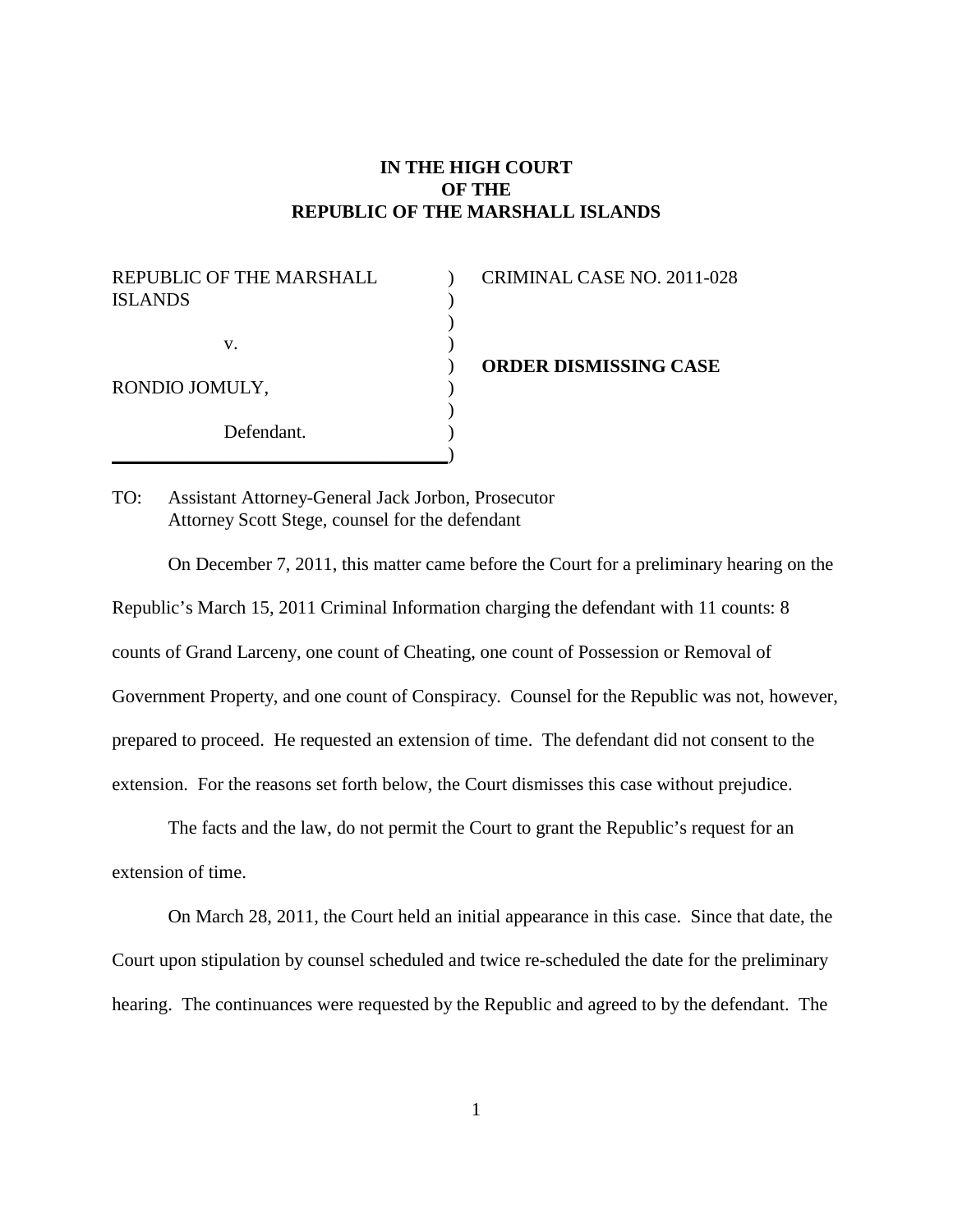Court and defense counsel have been flexible. Today's hearing date is 254 days after the initial appearance. The defendant objects to any further delay.

Under Rule 5.1(c) of the Marshall Islands Rules of Criminal Procedure, the Court "must" hold the preliminary hearing within a reasonable time after the initial appearance, but no later than 14 days if the defendant is in custody and no later than 42 days if not in custody. In this case, the defendant has not been held in custody, so the 42-day rule applies. However, under limited circumstances extensions of time are permitted.

Under Rule 5.1(d), the Court, with the defendant's consent and upon a showing of good cause, may extent the time for the hearing. However, if the defendant does not consent (as is the case here), the Court may only extend the time for the preliminary hearing upon a showing that "extraordinary circumstances exist and justice requires the delay." The Republic has failed to make such a showing.

According to counsel for the Republic, the reason the Republic is not prepared to proceed today is that since he went on leave at the end of July 2011, the Office of the Attorney General has been in a state of chaos. Even if this is true (and the Court does not find that it is), counsel offered no authority to support his claim that dissension or inadequate staffing within the prosecutor's office justifies the delay. The Court finds that under the circumstances known to the Court, 254 days is more than enough time for the Republic to prepare for the preliminary hearing.<sup>1</sup> Further delay is neither reasonable nor permitted by law.

<sup>&</sup>lt;sup>1</sup>Three times after counsel for the Republic went on leave at the end of July, members of his office requested, and were granted, continuances. The Court presumes they were fully aware of the constraints the office faced when they agreed to the hearing dates. No evidence was presented to the contrary.